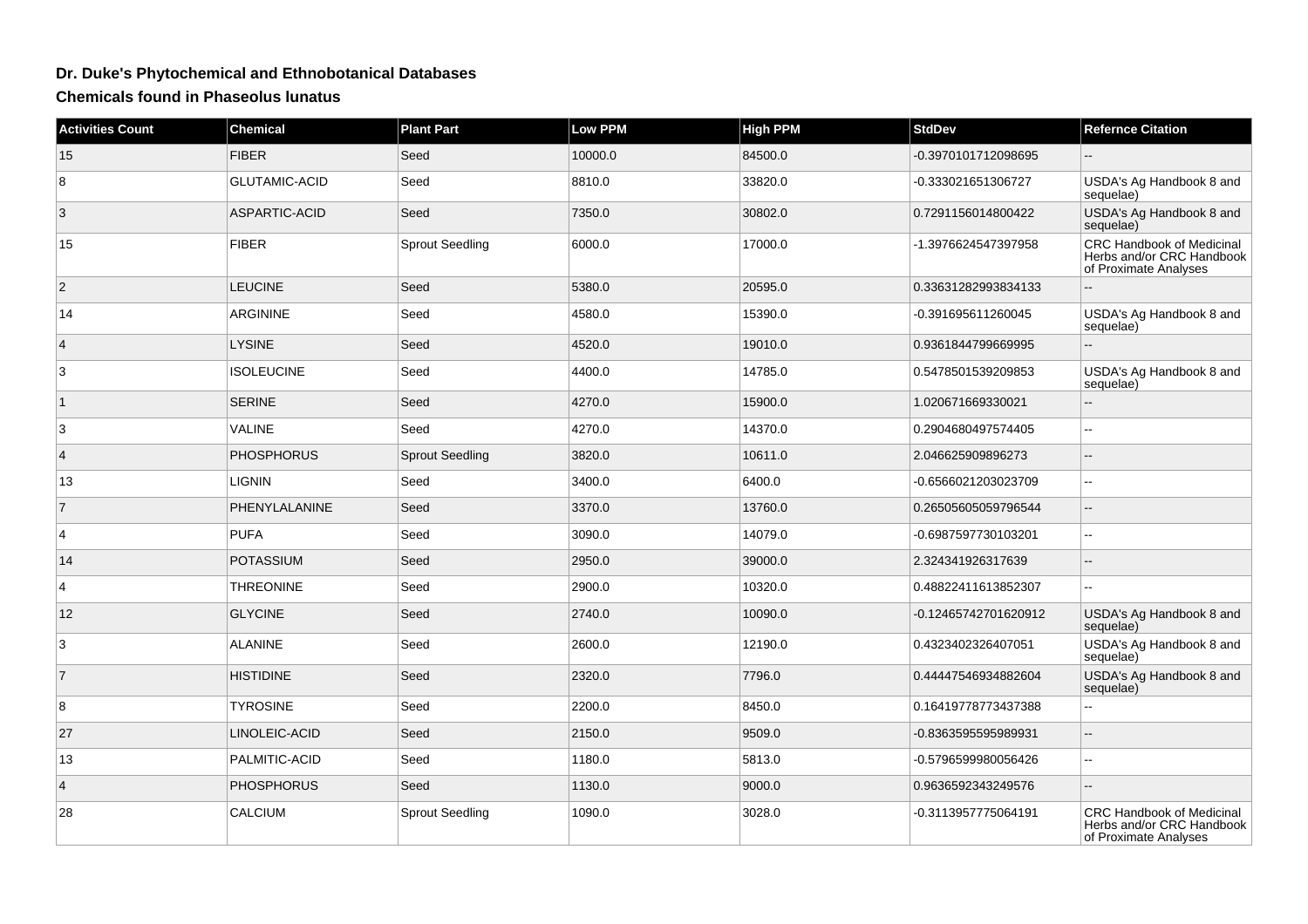| <b>Activities Count</b> | Chemical             | <b>Plant Part</b>      | Low PPM | <b>High PPM</b> | <b>StdDev</b>        | <b>Refernce Citation</b>                                                               |
|-------------------------|----------------------|------------------------|---------|-----------------|----------------------|----------------------------------------------------------------------------------------|
| 29                      | <b>TRYPTOPHAN</b>    | Seed                   | 900.0   | 3024.0          | -0.10268270521142216 |                                                                                        |
| $\overline{2}$          | <b>CYSTINE</b>       | Seed                   | 830.0   | 2789.0          | -0.25111403533042315 | USDA's Ag Handbook 8 and<br>sequelae)                                                  |
| 15                      | <b>METHIONINE</b>    | Seed                   | 680.0   | 3017.0          | -0.33511621096380556 | $\overline{a}$                                                                         |
| 65                      | <b>MAGNESIUM</b>     | Seed                   | 580.0   | 7000.0          | 1.6016677704610653   | $\overline{\phantom{a}}$                                                               |
| 18                      | OLEIC-ACID           | Seed                   | 500.0   | 1680.0          | -0.9652896250150863  |                                                                                        |
| 13                      | <b>MUFA</b>          | Seed                   | 500.0   | 1680.0          | -0.7794549980661318  | $\sim$                                                                                 |
| 28                      | <b>CALCIUM</b>       | Seed                   | 250.0   | 8600.0          | 0.8179356201966016   | $\sim$                                                                                 |
| 8                       | STEARIC-ACID         | Seed                   | 220.0   | 739.0           | -0.5493562496934008  |                                                                                        |
| 28                      | <b>CALCIUM</b>       | Leaf                   | 80.0    | 2857.0          | -1.064557058192606   | <b>CRC Handbook of Medicinal</b><br>Herbs and/or CRC Handbook<br>of Proximate Analyses |
| 112                     | ASCORBIC-ACID        | <b>Sprout Seedling</b> | 70.0    | 194.0           | -0.9301554608062169  | <b>CRC Handbook of Medicinal</b><br>Herbs and/or CRC Handbook<br>of Proximate Analyses |
| 6                       | <b>IRON</b>          | Leaf                   | 23.0    | 821.0           | 1.1604413665178475   | <b>CRC Handbook of Medicinal</b><br>Herbs and/or CRC Handbook<br>of Proximate Analyses |
| 6                       | <b>IRON</b>          | Seed                   | 22.0    | 1000.0          | 3.9456754096489095   |                                                                                        |
| $6\phantom{.}6$         | <b>MYRISTIC-ACID</b> | Seed                   | 20.0    | 67.0            | -0.2951261296538609  | $\overline{a}$                                                                         |
| 6                       | <b>IRON</b>          | <b>Sprout Seedling</b> | 13.0    | 228.0           | 2.073792630648015    | $\sim$                                                                                 |
| 39                      | <b>NIACIN</b>        | Seed                   | 10.0    | 49.5            | 0.19798273750765077  |                                                                                        |
| 39                      | <b>NIACIN</b>        | <b>Sprout Seedling</b> | 8.0     | 56.0            | -0.5317365686969346  | $\overline{\phantom{a}}$                                                               |
| 14                      | <b>MANGANESE</b>     | Seed                   | 8.0     | 100.0           | 0.5789731987465522   |                                                                                        |
| 77                      | <b>ZINC</b>          | Seed                   | 7.0     | 100.0           | 1.5577119469180905   | ÷.                                                                                     |
| $\vert$ 1               | SODIUM               | Seed                   | 5.0     | 269.0           | -0.28870093305884625 | $\overline{a}$                                                                         |
| 12                      | <b>COPPER</b>        | Seed                   | 3.0     | 15.0            | 0.01682814208698858  | ÷.                                                                                     |
| 11                      | PANTOTHENIC-ACID     | Seed                   | 2.3     | 16.0            | -0.07785532199076041 | $\overline{a}$                                                                         |
| 31                      | <b>THIAMIN</b>       | Seed                   | 1.6     | 7.4             | 0.1946489656859541   | $\overline{\phantom{a}}$                                                               |
| 15                      | <b>RIBOFLAVIN</b>    | <b>Sprout Seedling</b> | 1.4     | 3.9             | -1.108146796514586   |                                                                                        |
| $\overline{4}$          | <b>BORON</b>         | Seed                   | 1.0     | 30.0            | 0.2793241380657447   |                                                                                        |
| $\sqrt{5}$              | <b>ALUMINUM</b>      | Seed                   | 0.44    | 3000.0          | 4.630050127611181    |                                                                                        |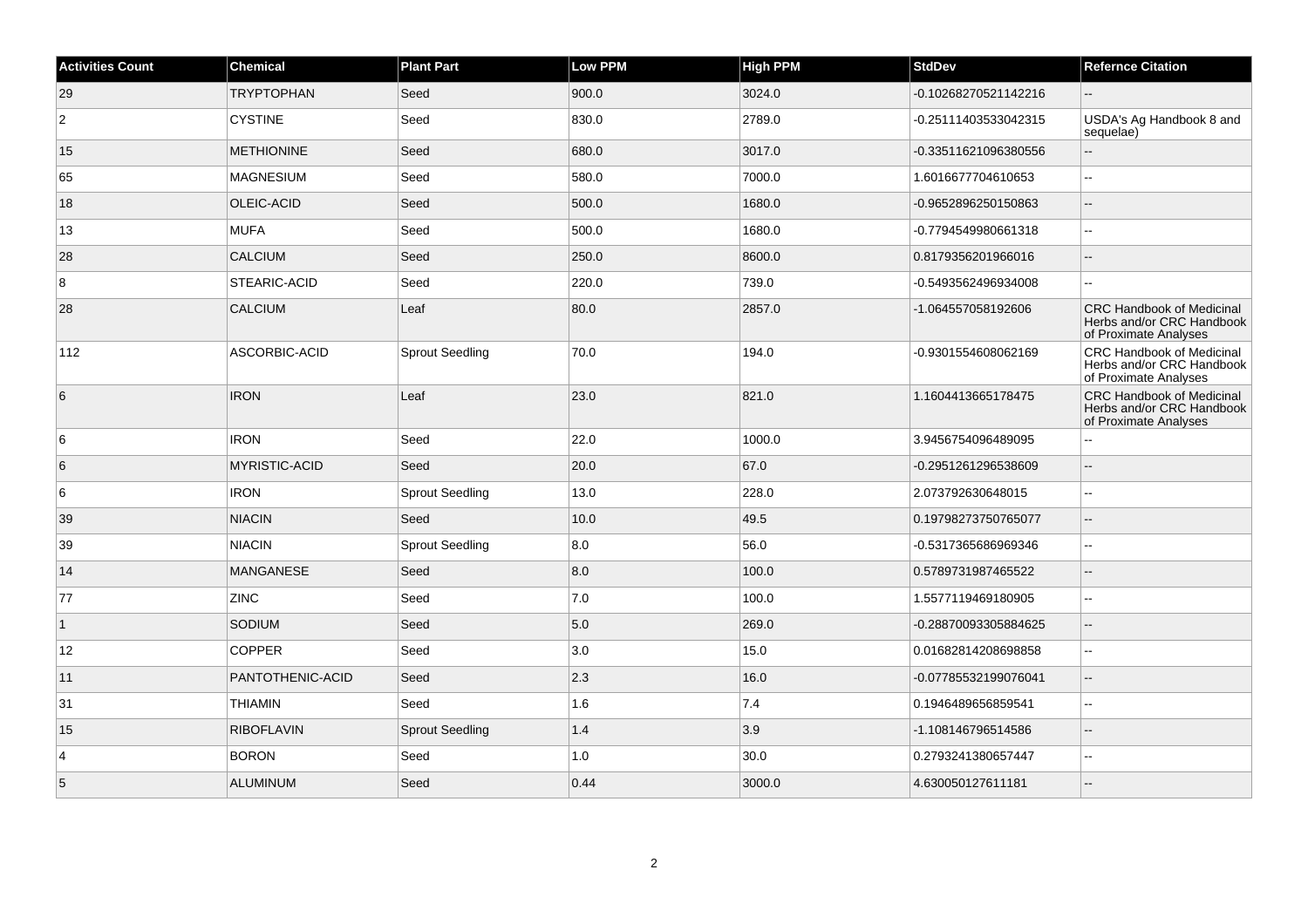| <b>Activities Count</b> | <b>Chemical</b>      | <b>Plant Part</b>      | <b>Low PPM</b> | <b>High PPM</b> | <b>StdDev</b>        | <b>Refernce Citation</b>                                                                                                                   |
|-------------------------|----------------------|------------------------|----------------|-----------------|----------------------|--------------------------------------------------------------------------------------------------------------------------------------------|
| 3                       | <b>NICKEL</b>        | Seed                   | 0.3            | 7.0             | 0.4299174580067636   |                                                                                                                                            |
| 15                      | <b>RIBOFLAVIN</b>    | Seed                   | 0.3            | 5.1             | 0.6039254891737816   |                                                                                                                                            |
| 53                      | BETA-CAROTENE        | <b>Sprout Seedling</b> | 0.3            | 0.8             | -0.4606140559060844  | CRC Handbook of Medicinal<br>Herbs and/or CRC Handbook<br>of Proximate Analyses                                                            |
| 32                      | <b>DAIDZEIN</b>      | Seed                   | 0.3            | 28.0            | -0.38531802700702444 |                                                                                                                                            |
| 16                      | VANADIUM             | Seed                   | 0.22           | 3.0             | 2.2640915166491467   | L.                                                                                                                                         |
| 31                      | <b>THIAMIN</b>       | <b>Sprout Seedling</b> | 0.1            | 4.7             | -0.8926853261592119  | $-$                                                                                                                                        |
| 53                      | <b>BETA-CAROTENE</b> | Seed                   | 0.0            | 9.8             | 0.18328220133121417  | USDA's Ag Handbook 8 and<br>sequelae)                                                                                                      |
| $\overline{2}$          | <b>MOLYBDENUM</b>    | Seed                   | 0.0            | 15.0            | 2.256828035241135    | $\overline{a}$                                                                                                                             |
| 81                      | <b>GENISTEIN</b>     | Seed                   | 0.0            | 40.1            | -0.30321411252522595 | $\overline{a}$                                                                                                                             |
| 112                     | ASCORBIC-ACID        | Seed                   | 0.0            | 952.0           | 0.23307541788601452  | $-$                                                                                                                                        |
| $\overline{2}$          | <b>COBALT</b>        | Seed                   | 0.0            | 1.0             | -0.16257255524625883 | $\overline{a}$                                                                                                                             |
| 24                      | <b>CHROMIUM</b>      | Seed                   | 0.0            | 5.0             | 0.045935160498438064 |                                                                                                                                            |
| 13                      | <b>COUMESTROL</b>    | Seed                   | 0.0            |                 |                      |                                                                                                                                            |
| 81                      | <b>GENISTEIN</b>     | Leaf                   |                | 2300.0          | -0.5761048613124907  | Nigg, H.N. and Seigler, D.S., eds. 1992. Phytochemical<br>Resources for Medicine and<br>Agriculture. Plenum Press,<br>New York. 445 pp.    |
| 3                       | 5-DEOXYKIEVITONE     | Leaf                   |                | 2300.0          |                      | Nigg, H.N. and Seigler, D.S.,<br>eds. 1992. Phytochemical<br>Resources for Medicine and<br>Agriculture. Plenum Press,<br>New York. 445 pp. |
| 81                      | <b>GENISTEIN</b>     | Leaf Diffusate         |                |                 |                      |                                                                                                                                            |
| $\overline{c}$          | 5-DEOXYKIEVITOL      | Leaf                   |                | 33000.0         |                      | Nigg, H.N. and Seigler, D.S.,<br>eds. 1992. Phytochemical<br>Resources for Medicine and<br>Agriculture. Plenum Press,<br>New York. 445 pp. |
| 3                       | 8-HYDROXYGENISTEIN   | Leaf                   |                | 3600.0          |                      | Nigg, H.N. and Seigler, D.S., eds. 1992. Phytochemical<br>Resources for Medicine and<br>Agriculture. Plenum Press,<br>New York. 445 pp.    |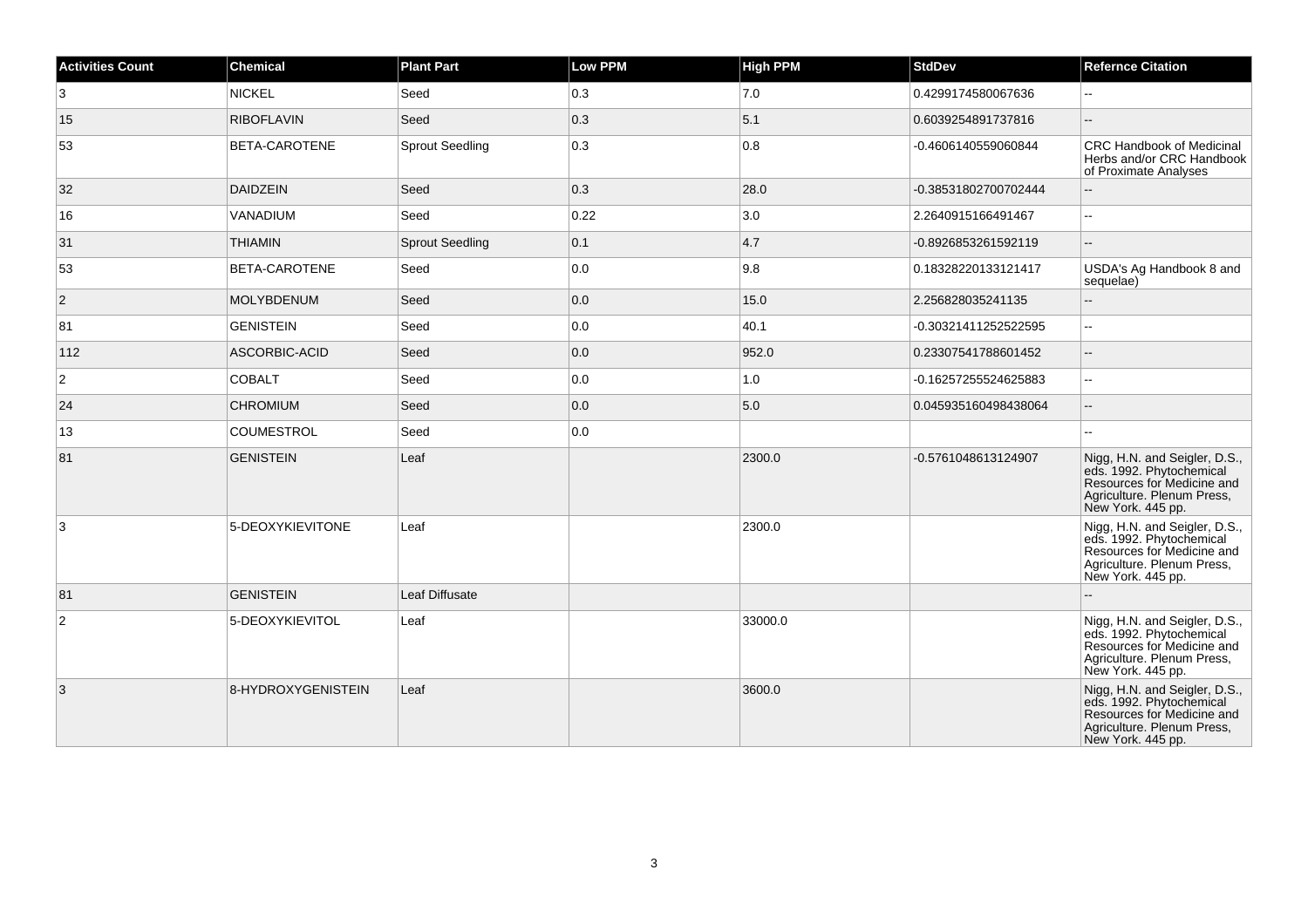| <b>Activities Count</b> | <b>Chemical</b>                                           | <b>Plant Part</b> | <b>Low PPM</b> | <b>High PPM</b> | <b>StdDev</b>       | <b>Refernce Citation</b>                                                                                                                   |
|-------------------------|-----------------------------------------------------------|-------------------|----------------|-----------------|---------------------|--------------------------------------------------------------------------------------------------------------------------------------------|
| 3                       | 2,3-DEHYDROKIEVITONE                                      | Leaf              |                | 900.0           |                     | Nigg, H.N. and Seigler, D.S.,<br>eds. 1992. Phytochemical<br>Resources for Medicine and<br>Agriculture. Plenum Press,<br>New York. 445 pp. |
| $\vert$ 1               | 8,2'-DIHYDROXYGENISTEIN Leaf                              |                   |                | 5800.0          |                     | Nigg, H.N. and Seigler, D.S.,<br>eds. 1992. Phytochemical<br>Resources for Medicine and<br>Agriculture. Plenum Press,<br>New York. 445 pp. |
| $\overline{2}$          | 2,3-DEHYDROKIEVITOL                                       | Leaf              |                | 800.0           |                     | Nigg, H.N. and Seigler, D.S.,<br>eds. 1992. Phytochemical<br>Resources for Medicine and<br>Agriculture. Plenum Press,<br>New York. 445 pp. |
| 3                       | 2'-HYDROXYGENISTEIN                                       | Leaf              |                | 5100.0          |                     | Nigg, H.N. and Seigler, D.S.,<br>eds. 1992. Phytochemical<br>Resources for Medicine and<br>Agriculture. Plenum Press,<br>New York. 445 pp. |
| 15                      | <b>FIBER</b>                                              | Leaf              |                | 111000.0        | -0.6249222392756235 | CRC Handbook of Medicinal<br>Herbs and/or CRC Handbook<br>of Proximate Analyses                                                            |
| 3                       | <b>DALBERGIODIN</b>                                       | Leaf Diffusate    |                | 12.0            | 1.0                 |                                                                                                                                            |
| 3                       | 2'-HYDROXYDAIDZEIN                                        | Leaf              |                | 2300.0          |                     | Nigg, H.N. and Seigler, D.S.,<br>eds. 1992. Phytochemical<br>Resources for Medicine and<br>Agriculture. Plenum Press,<br>New York. 445 pp. |
| 15                      | <b>FIBER</b>                                              | Fruit             |                | 175000.0        | 0.314457685414015   | <b>CRC Handbook of Medicinal</b><br>Herbs and/or CRC Handbook<br>of Proximate Analyses                                                     |
| $\overline{4}$          | <b>IRIGENIN</b>                                           | Shoot             |                |                 |                     |                                                                                                                                            |
| 2                       | <b>CYCLOKIEVITONE-</b><br><b>HYDRATE</b>                  | Leaf              |                | 500.0           |                     | Nigg, H.N. and Seigler, D.S., eds. 1992. Phytochemical<br>Resources for Medicine and<br>Agriculture. Plenum Press,<br>New York. 445 pp.    |
| 4                       | <b>PHOSPHORUS</b>                                         | Leaf              |                | 360.0           | -0.8484475813664748 |                                                                                                                                            |
| $\overline{c}$          | CYCLO-2,3-<br>DEHYDROKIEVITONE-<br><b>HYDRATE</b>         | Leaf              |                | 2100.0          |                     | Nigg, H.N. and Seigler, D.S.,<br>eds. 1992. Phytochemical<br>Resources for Medicine and<br>Agriculture. Plenum Press,<br>New York. 445 pp. |
| $\overline{2}$          | 4-(GAMMA, GAMMA-<br>DIMETHYLALLYL)PHASEOL<br><b>LIDIN</b> | Leaf              |                | 400.0           |                     | Nigg, H.N. and Seigler, D.S., eds. 1992. Phytochemical<br>Resources for Medicine and<br>Agriculture. Plenum Press,<br>New York. 445 pp.    |